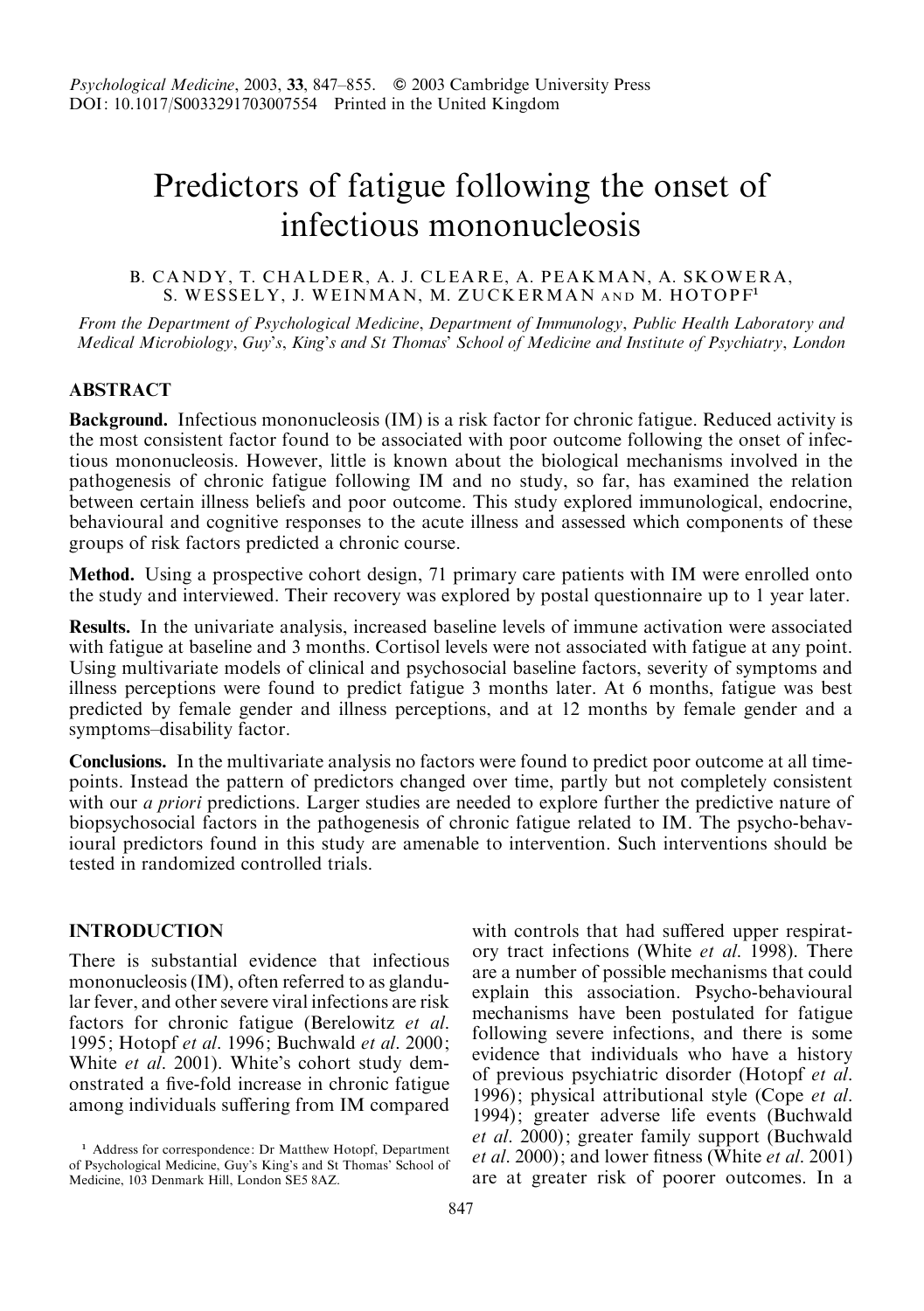recent systematic review the most consistent factor found for delayed recovery in IM was reduced physical functioning (Candy et al. 2003). Thus, these cognitive and behavioural factors might predict a pattern of response that leads to deconditioning, which is an important candidate for perpetuating fatigue. More distal predictors of an individual's response to illness may also be important, and we have recently shown that unexplained symptoms in adulthood are associated with childhood experiences of illness (Hotopf et al. 1999, 2000).

There are also a range of important biological candidate mechanisms for the association between glandular fever and chronic fatigue. One possibility is the immune response associated with glandular fever, and White and colleagues (2001) found that acute fatigue was associated with a raised CD8 cell count. There is considerable evidence that immune function may be altered in chronic fatigue, but there is no consistent pattern of immune profile associated with the condition (Wessely *et al.* 1998). It is important, therefore, to determine whether immune changes that occur in illnesses that may precipitate chronic fatigue syndrome (CFS) contribute to subsequent fatigue.

CFS is also associated with alterations in neuroendocrine function, with a relative under activity of the hypothalamic–pituitary–adrenal axis (HPA) (Cleare et al. 2001; Parker et al. 2001). While this seems a robust finding in individuals with established CFS, without prospective studies of individuals at high risk of developing CFS it is difficult to tell whether such changes play a causal role, or are a result of downstream factors such as sleep, deconditioning or circadian rhythm disruption (Spath Schwalde et al. 1992; Stupnicki & Obminski, 1992; Leese *et al.* 1996).

## Aims and hypothesis

This study aimed to bring together diverse biological and psychological risk factors in studying the pathogenesis of chronic fatigue related to IM. The study tested the following hypotheses.

1 Increases in immune activation are associated with severity of acute fatigue. Such immune activation does not predict chronic fatigue.

2 Individuals with lower salivary cortisol at baseline would be at greater risk of developing chronic fatigue. Chronic fatigue at follow-up would also be associated with reduced salivary cortisol concentrations.

3 A range of behavioural and psychological factors at baseline will predict subsequent fatigue: these include childhood experience of chronic illness, physical attributional style, illness perceptions that perceived the illness as having serious consequences, and a reduction in activity.

# METHOD

## Recruitment

Potential participants were identified by positive IM serology from three haematology and two virology laboratories, and by six general practices and one student health centre. First contact with the patient was made by their GP and only on agreement were they approached and invited to participate by the researcher. If they agreed to participate they were asked for an interview in their own home as soon as possible. Patients were all invited to participate in a randomized controlled trial of a brief psycho-educational intervention, or usual care. The results of this randomized trial have been reported elsewhere (Candy et al. 2003). We aimed to gain a consecutive sample of all patients positive for IM from the laboratories. Efforts were made to remind clinicians in the general practices and student health centre about the study, but it is likely that a proportion of cases of IM will have been missed.

# Participants

The inclusion criteria were: (1) aged between 16 and 45 years; (2) clinically diagnosed IM; and (3) serological evidence of recent IM either from a heterophile antibody test (Microgen Bioproducts Ltd, UK) or by using the VCA IgM immunofluorescence assay (Immuno concepts Inc, Sacramento, CA). Patients with IM were not eligible if they were reported by the GP to have additional physical illnesses that may be associated with fatigue (such as endocrine disorders). Patients with psychotic illnesses (schizophrenia and bipolar disorder) and substance misuse were also excluded, as were individuals who had limited literacy skills as most of the variables were measured using questionnaires. In practice this did not lead to any exclusions.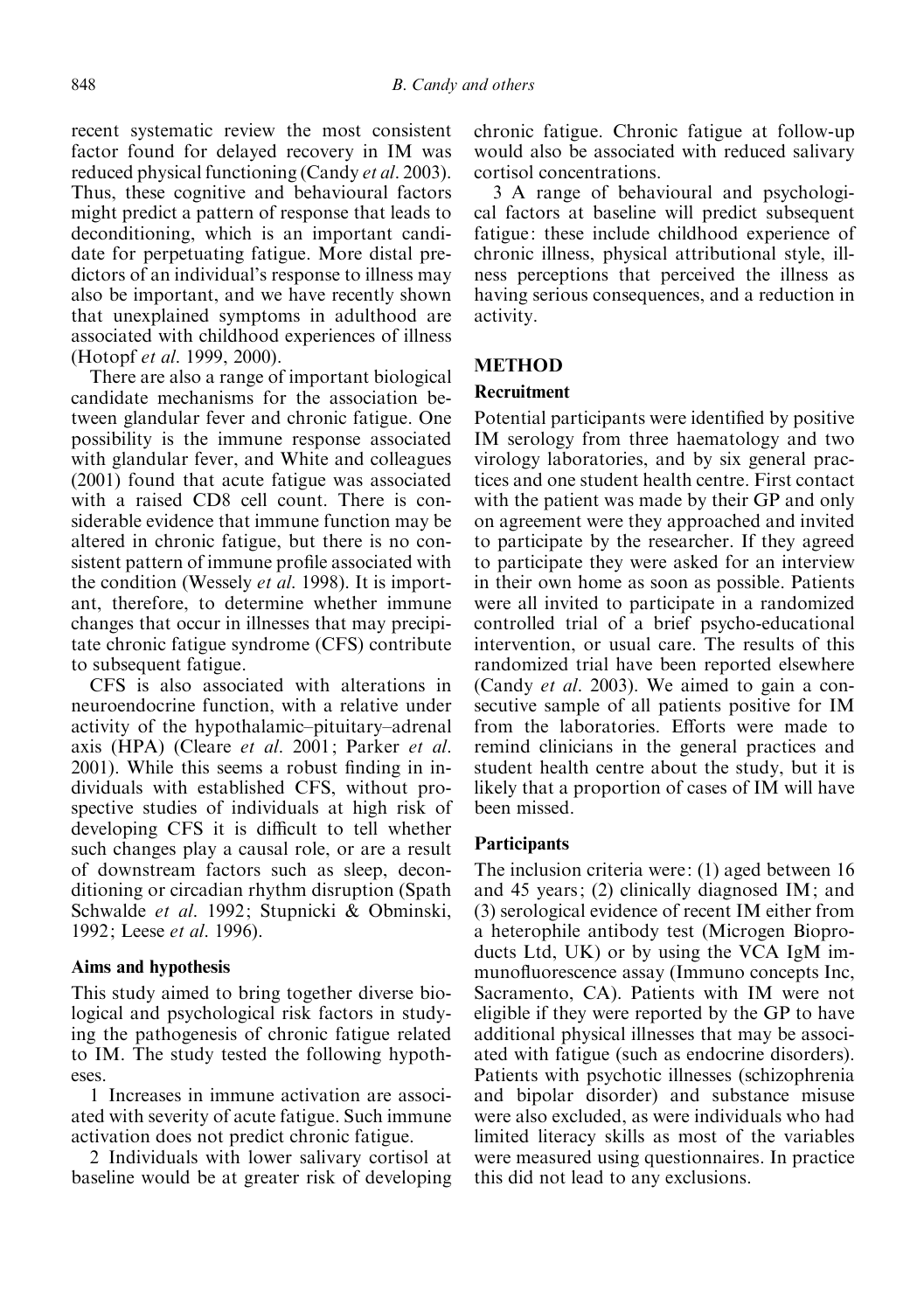# Baseline data

Whole blood was collected (into EDTA) to measure activated CD4 helper and CD8 cytotoxic T cells. Activation was assessed by surface expression of the marker HLA-DR and measured by flow cytometry using specific monoclonal antibodies. Activated CD4 and CD8 T cells were measured as the percentage of each population co-expressing the class II HLA molecule HLA-DR, a well-recognized marker of chronically activated T cells.

Participants were asked to give four saliva samples on a single day using the salivette (Sarstedt, UK) collection system. Sample times were 08.00, 12.00, 16.00 and 20.00 h. Subjects were asked to not eat or drink anything in the hour before collection, and to sit or lie down for 20 min before they collected their sample. Women were also asked to collect their saliva only within the first week of their menstrual cycle. We measured the cortisol concentration in each sample to gain an overall measure of HPA axis activation across the day.

At baseline participants completed a range of questionnaires. Fatigue was measured on the Chalder Fatigue Questionnaire (Chalder et al. 1993) an 11-item fatigue scale. Each item consists of four possible answers that can either be scored  $0/1$  or 0, 1, 2, 3. The former system is used to generate a case definition  $(>3)$ , the latter is used to generate a continuous fatigue score  $(0-33)$ . Psychological distress was assessed on the 12-item General Health Questionnaire (GHQ-12) (Goldberg & Williams, 1988); functional status on the Work and Social Adjustment Scale (Marks, 1986) and the Short Form-36 (SF-36) (Garratt et al. 1993); social support on the Significant Others Scale (Power et al. 1988); life events on the Life Events Inventory (Cochrane & Robertson, 1973); and sufferers' understanding and expectations of current illness on the Illness Perceptions Questionnaire (Weinman et al. 1996). Additional questions were asked on their childhood experience of chronic illness, their current symptoms and expectations of recovery and on any illness advice they were given by health professionals.

#### Follow-up data

Participants were also asked to supply saliva samples at 3 and 6 months. Postal questionnaires at 3 and 6 months repeated measures taken at baseline. Only the fatigue questionnaire was sent at 12 months.

#### Statistical analysis

The main measure of poor outcome was fatigue caseness, as defined as scoring  $>$ 3 on the fatigue questionnaire (Chalder et al. 1993). We also used fatigue as a continuous variable measured on the same questionnaire.

In the first instance, baseline and follow-up fatigue symptoms (measured as a continuous variable) were correlated with baseline immune activation. Results were expressed as percentage activated CD4 or CD8 cells.

The main parameter used to indicate cortisol profiles at each time point was the total output calculated as area under the curve (AUC) using the trapezoidal method. In addition, we took four secondary measures: peak value (highest of the four samples), trough value (lowest of the four samples), mean value (mean of the four samples), and the diurnal change (peak minus trough). These measures were compared with those from a healthy control group of similar age (mean =  $22.6$  years). In order to explore the possible relationship of these parameters with fatigue, we undertook cross sectional analyses at baseline, 3 months and 6 months, and a prospective analysis of whether baseline cortisol parameters were associated with fatigue at 3 and 6 months.

The relationships between psycho-behavioural baseline variables and fatigue caseness at baseline, 3, 6 and 12 months were determined using odds ratios and 95% confidence intervals. Logistic regression analysis was used to control for potential confounders. For each time point, we determined the relationship between baseline characteristics and fatigue. The analytical strategy we used was firstly to determine whether socio-demographic factors (age and gender), as well as treatment group, were associated with fatigue at each time point. All analyses were controlled for treatment group. If age or gender was not associated at  $P < 0.2$  they were not included in subsequent analyses. The next step was to add baseline clinical characteristics (symptoms and disability/functionality), and again if these were not significantly associated they were not included further. Finally, illness perceptions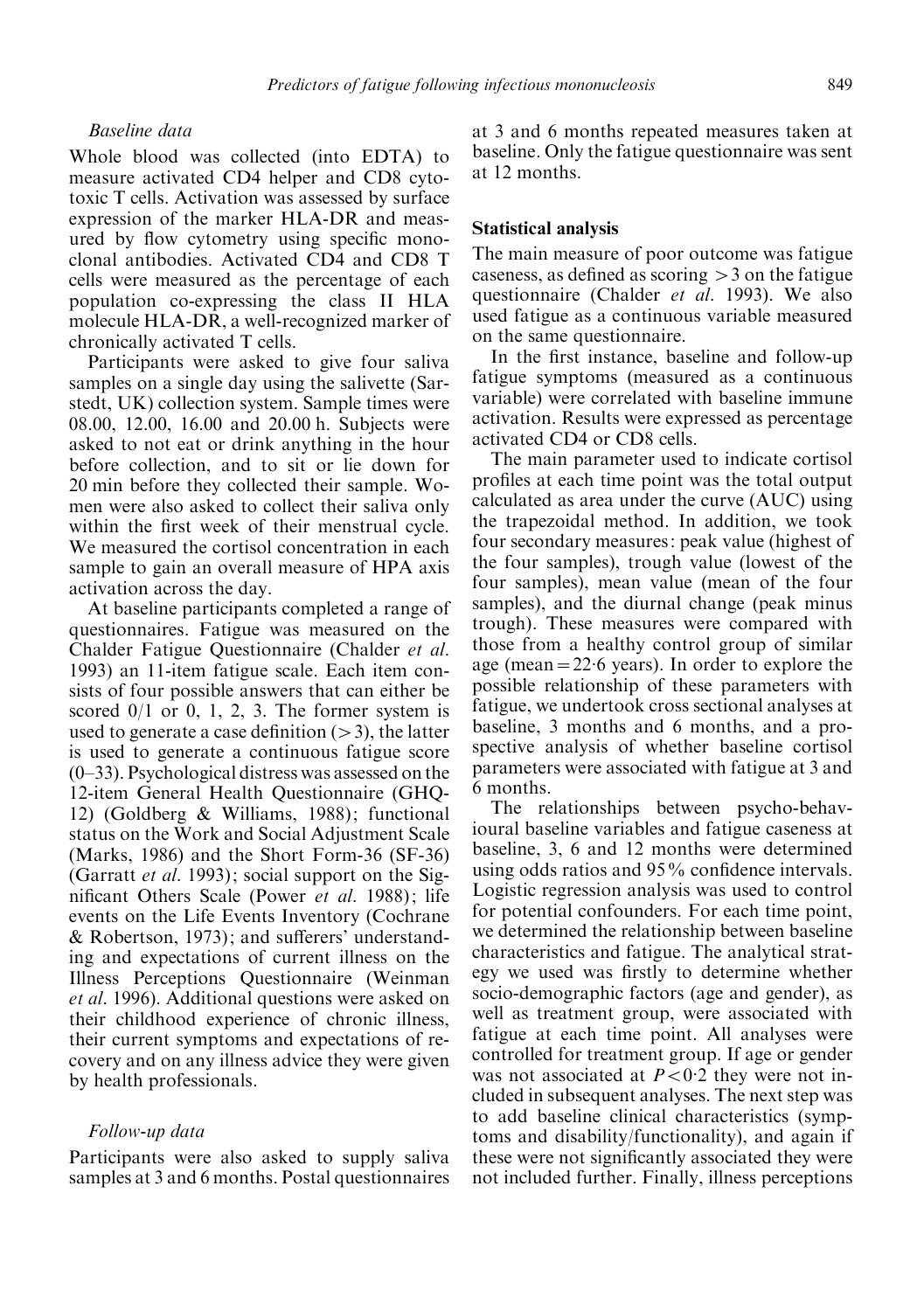were added and controlled for the effects of baseline clinical variables.

# **RESULTS**

Seventy-one (51%) of 139 referred primary care patients agreed to participate. None of the participants were excluded due to being over 45 years, having psychotic illness or substance misuse. The most common reason for non-participation was inaccurate contact details held by the laboratory or general practice. Participants were compared with non-participants on age, gender and location (inner city or not) of the general practice at which they were registered. This revealed similarity in age and practice location, but males were less likely to participate (39% v. 54%). Of the 71 patients identified, all had a positive monospot test. EBV serology was available on 41 cases, in whom 36  $(88\%)$  were positive for EBV IgM.

Sixty-nine per cent of those who participated responded to follow-up at 3 months, 87% at 6 months and 70% at 12 months. There were no difference in age, sex or baseline fatigue scores between responders and non-responders at 6 months. At 12 months, non-responders were more likely to be women  $(P=0.09)$  and older  $(P=0.09)$ , but there were no differences in baseline fatigue status. Due to technical difficulties blood samples were received for immunological analysis from 45% of the sample. Saliva samples for cortisol analysis were returned by 66% of participants.

## Baseline characteristics

Characteristics of patients are shown in Table 1. The sample was generally young, just under half were students and most were single. The median time from onset of symptoms to first assessment was 38 days. There was no association between level of fatigue at baseline, and time between onset of symptoms and interview.

At baseline interview 41% (29/71) reported that fatigue was their main IM symptom. Eightyfive per cent of participants, measured by the Fatigue Questionnaire (Chalder et al. 1994), were fatigue cases; 4% reported that fatigue had lasted  $>6$  months and 68% reported not to have recovered. Table 2 shows the fatigue status at follow-up. Over time, fewer participants were fatigue cases, more had recovered, and more

Table 1. Characteristics of sample at baseline assessment

| Female                                        | 60%              |
|-----------------------------------------------|------------------|
| Mean age (s.p.)                               | 22.9(8.2)        |
| Student                                       | $46\%$           |
| Living with parent or partner                 | 68%              |
| History of emotional problems                 | 20%              |
| Days from onset to first assessment           | 38 (IQR: 29–60)  |
| GP diagnosed IM at first consultation         | $27\%$           |
| Days off sick                                 | $10$ (IQR: 5–16) |
| GHO score (s.p.)                              | 16.7(6.2)        |
| Physical functioning SF-36 (s.p.)             | 79.6(22.4)       |
| Physical functioning in last month            | 20.8(34.8)       |
| $SF-36$ (s.p.)                                |                  |
| Emotional functioning in last month           | 56.5(42.2)       |
| $SF-36$ (s.p.)                                |                  |
| Work and Social Adjustment Scale score (s.p.) | 8.8(8.5)         |
| Believed recovery will take $>1$ month        | $24\%$           |
| IPO control cure (s.p.)                       | 20.3(3.3)        |
| IPO consequences (s.p.)                       | 19.2(4.5)        |
| Fatigue score (s.p.)                          | 19.9(5.2)        |
| Case of fatigue                               | $85\%$           |
| Fatigue for $>6$ months                       | $4\%$            |
| Not recovered from IM                         | $68\%$           |
|                                               |                  |

Table 2. Fatigue status at follow-up

|                                | 3 months<br>$N = 49$ | 6 months<br>$N = 62$ | 12 months<br>$N = 50$ |
|--------------------------------|----------------------|----------------------|-----------------------|
| Fatigue score                  | 15.5(5.6)            | 14.1(4.5)            | 14.1(5.0)             |
| Fatigue case                   | $47\%$               | 40%                  | 38%                   |
| Fatigue lasting<br>$>6$ months | $14\%$               | $11\%$               | $5\%$                 |
| Not recovered<br>from IM       | $45\%$               | $38\%$               | NA                    |

NA, Not assessed.

reported that their fatigue had lasted  $>6$ months.

#### Univariate analysis

#### Immune activation

During the acute phase (within 6 weeks of onset of IM) those defined as fatigue cases had a higher percentage of activated CD4 lymphocytes compared to those who were not cases, (median,  $13.2\%$  v. 6.2, Mann–Whitney  $U = 9.00$ ,  $P=0.025$ ,  $N=21$ ). There was a higher percentage of activated CD8 lymphocytes in fatigue cases compared with non-fatigue cases (median 53.8% v. 25.5%; Mann–Whitney  $U = 7.00$ ,  $P=0.016$ ,  $N=21$ ). Fatigue cases at 3 months also had higher acute phase percentages of activated CD4 (median  $25.6\%$  v. 9.9%, Mann-Whitney  $U = 5.0$ ,  $P = 0.02$ ,  $N = 14$ ). Similarly,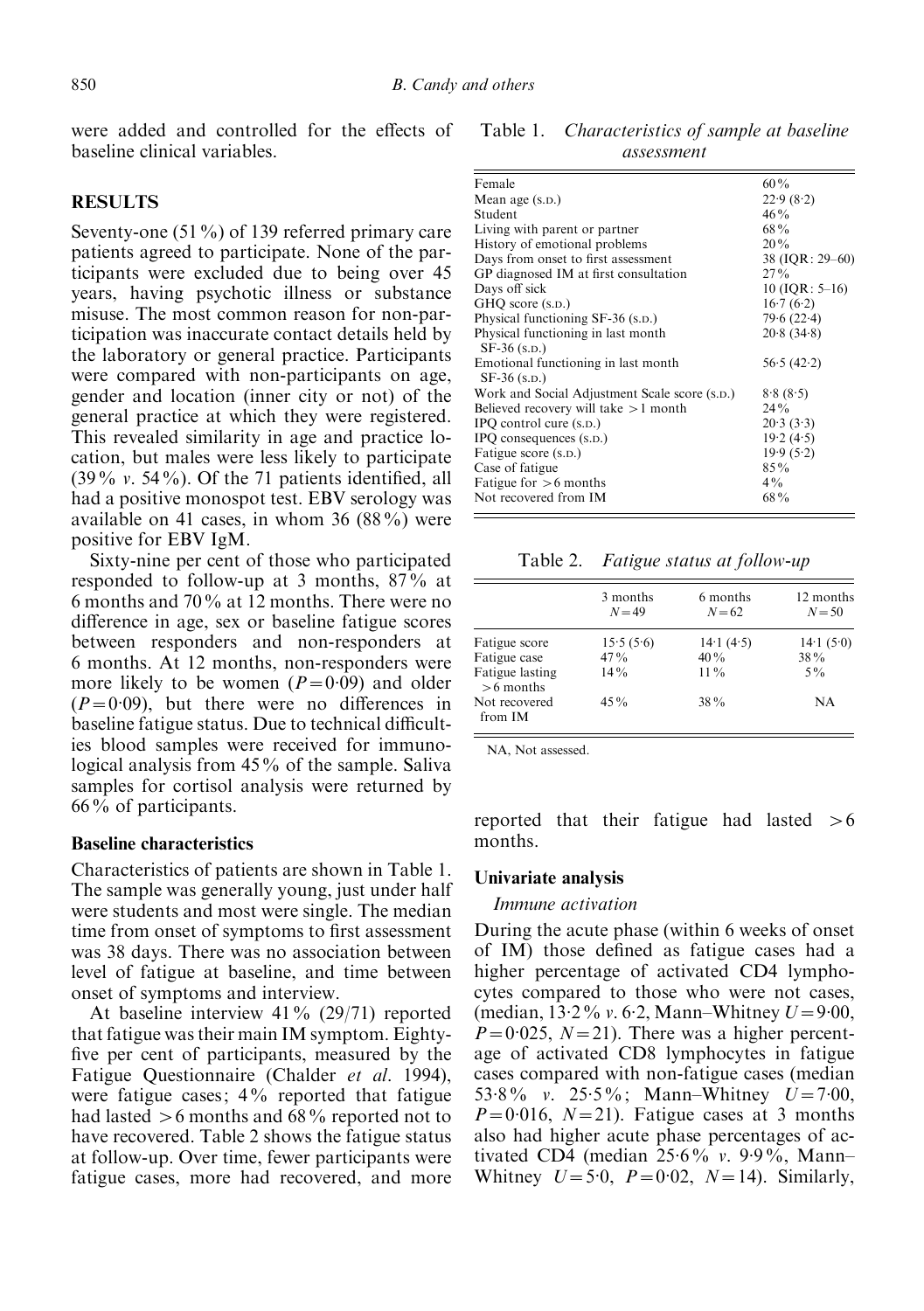fatigue cases at 3 months had higher activated CD8 counts at baseline compared with nonfatigue cases (median,  $79.1\%$  v.  $42.1\%$ ; Mann-Whitney  $U = 7.00$ ,  $P = 0.039$ ,  $N = 14$ ). Fatigue at 6 months was also associated with higher baseline activation of CD4 and CD8 counts, but this difference did not reach statistical significance. Because of the small number of samples gained these factors were not explored in multivariate analysis.

### Cortisol measures

There were no differences in any of the five cortisol parameters between fatigue cases and non-cases when analysed cross sectionally at baseline, 3 months and 6 months. The AUC values were 95.5 (s.p. 31.8) nmol/l/h in cases and 90.1 (s.p. 14.6) nmol/l/h in non-cases  $(t=0.34,$  $P = 0.74$ ) at baseline, 93.8 (s.p. 31.1) nmol/l/h in cases and 79.4 (s.p. 27.4)  $\text{nmol/l/h}$  in non-cases (Mann–Whitney  $U=97.00, P=0.35$ ) at 3 months and 88.8 (s.p. 24.2) nmol/l/h in cases and 83.4 (s.p. 39.6) nmol/l/h in non-cases  $(t=0.43, P=$ 0. 67) at 6 months. Similarly, there were no significant correlations between fatigues scores and cortisol parameters at baseline, 3 or 6 months. We also categorized subjects into low or high AUC using the lowest AUC quartile to define a low cortisol state. Those with low AUC cortisol values had similar fatigue scores to those with high values at both baseline (low AUC, 20. 2 (4. 1) points; high AUC, 19. 8 (5. 5) points,  $t=0.20$ ,  $P=0.84$ ) and at 6 months (low AUC, 11. 4 (2. 8) points; high AUC, 14. 4 (4. 6) points,  $t=1.\overline{67}$ ,  $P=0.1$ ). Using the same analysis we compared baseline cortisol parameters for all participants, and for the subgroup who were defined as fatigue cases at baseline, with the control group. We found no significant differences.

In the prospective analysis, the change in AUC cortisol between baseline and 6 months was not related to fatigue caseness at 6 months. The mean change score for those with fatigue caseness at 6 months was 4. 7 (S.D. 35. 1) and in non-cases 8.9 (s.p. 40.9) (Mann–Whitney  $U=$ 79.5,  $P=0.40$ ). Those with low baseline AUC values did not differ in their fatigue scores at 6 months follow-up from those with high baseline AUC values (low AUC, 14. 9 (5. 7) points; high AUC, 13.9 (4.3) points,  $t=0.62$ ,  $P=0.53$ ).

# Behavioural and psychological factors

Table 3 gives the univariate odds ratios and confidence intervals for the hypothesized variables. At baseline, lower socio-economic group, and clinical features including having worse symptoms, lower physical functioning, and a higher general health questionnaire (GHQ) score were associated with fatigue caseness. By 3 months, fatigue caseness was predicted by a history of emotional problems, clinical features, a longer convalescence, baseline fatigue score, a belief that their recovery will take more than 1 month and that IM would have serious consequences on their life. At 6 months being female, lower functionality and a belief at baseline that IM would have more serious consequences on their life (illness perception questionnaire (IPQ) consequences subscale) predicted fatigue caseness. Baseline functionality, and level of symptoms were associated with fatigue caseness 12 months later.

#### Multivariate models

We used logistic regression analyses to model the effects of independent variables on fatigue cases. Because there were a wide range of potential baseline variables measuring symptoms and disability, we used a varimax factor analysis to reduce these variables to a smaller number of factors. The variables entered into the analysis were baseline total symptom score (i.e. a measure of the severity of the acute symptoms of glandular fever), GHQ score, SF36 scores (three subscales), Work and Social Adjustment Scale (WSAS), and total fatigue score. The analysis yielded a two factor solution (see Table 4). Factor one (symptoms–disability) was loaded heavily by total physical symptoms, physical functioning on the SF36 and WSAS score. Factor two (fatigue–depression) comprised total fatigue and GHQ scores at baseline. These factors were standardized to generate a mean of 0 and a standard deviation of 1.

Table 5 shows the results of the logistic regression analysis. At 3 months, the strongest predictors of fatigue were total symptoms at baseline and the belief that they will take >1 month to recover from IM. At 6 months, female gender was associated with fatigue, as were illness perceptions (both the beliefs that the illness would take  $>1$  month to recover from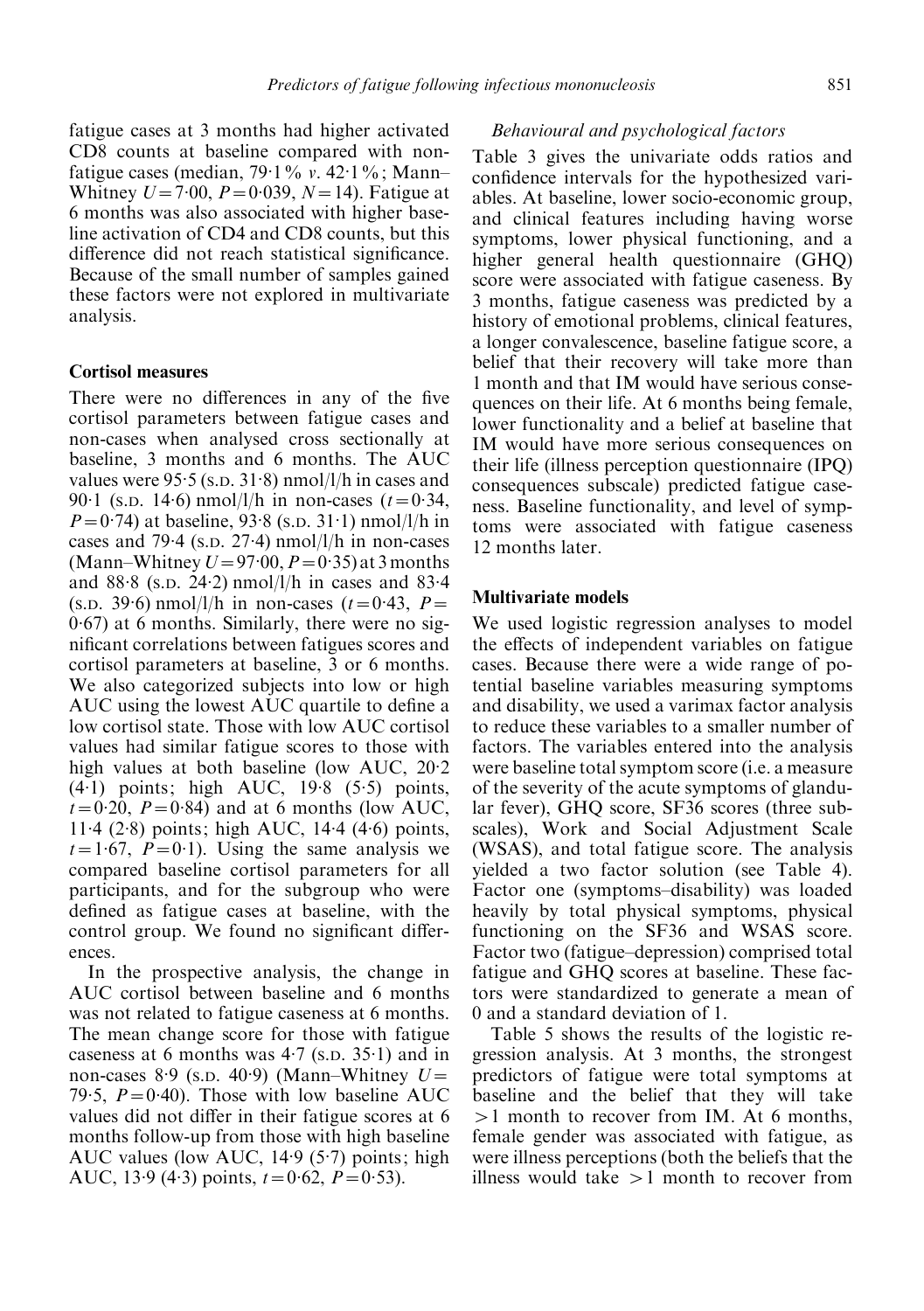Table 3. Univariate odds ratios (95% CI) for baseline associations with fatigue at four time points

| $N$ fatigue cases/ $N$ completed assessment        | <b>Baseline</b><br>60/71            | 3 months<br>23/49 | 6 months<br>25/62                   | 12 months<br>19/50                  |
|----------------------------------------------------|-------------------------------------|-------------------|-------------------------------------|-------------------------------------|
| Sociodemographic features                          |                                     |                   |                                     |                                     |
| Female gender                                      | $2.1(0.6-7.6)$                      | $2.0(0.6-6.4)$    | $3.8(1.3-12.3)$                     | $2.7(0.7-10.6)$                     |
| Student                                            | $0.4(0.2-1.7)$                      | $0.9(0.3-2.8)$    | $0.8(0.3-2.3)$                      | $0.8(0.3-2.7)$                      |
| $Age > 19 \text{ years}$ *                         | $0.5(0.1-2.0)$                      | $0.6(0.2-2.0)$    | $0.9(0.3-2.4)$                      | $0.5(0.2-1.7)$                      |
| Non-manual occupation                              | $0.2(0.4-0.9)$                      | $0.4(0.1-1.4)$    | $0.9(0.3-2.4)$                      | $1.2(0.4-3.8)$                      |
| Lives with parent or partner                       | $0.8(0.2-3.1)$                      | $0.5(0.1-1.6)$    | $0.6(0.2-1.8)$                      | $0.4(0.1-1.4)$                      |
| More than one recent adverse life event            | $3.9(0.8-19.8)$                     | $1.5(0.5-4.6)$    | $1.2(0.4-3.4)$                      | $2.4(0.7-7.7)$                      |
| Childhood experience of illness in family          | $0.6(0.2-2.1)$                      | $1.8(0.5-5.7)$    | $2.8(0.9-8.1)$                      | $2.1(0.6-6.8)$                      |
| Past history of emotional problems                 | NA.                                 | $6.4(1.2-34.3)$   | $1.4(0.4-4.6)$                      | $3.0(0.8-11.5)$                     |
| Does regular sport                                 | $1 \cdot 1 (0 \cdot 3 - 4 \cdot 1)$ | $0.9(0.3-2.8)$    | $0.7(0.2-2.1)$                      | $1.1(0.4-3.4)$                      |
| Features of glandular fever at baseline assessment |                                     |                   |                                     |                                     |
| $\geq 10$ days off sick                            | <b>NA</b>                           | $4.0(1.1-14.4)$   | $1 \cdot 1 (0 \cdot 3 - 3 \cdot 8)$ | $1.2(0.3-4.9)$                      |
| 'Recovered' at interview                           | $0.5(0.1-2.0)$                      | $0.2(0.3-0.9)$    | $0.9(0.3-2.7)$                      | $0.6(0.2-2.3)$                      |
| Given advice to rest by GP                         | $0.6(0.2-2.5)$                      | $0.6(0.2-1.9)$    | $1.3(0.4-3.9)$                      | $0.8(0.2-2.7)$                      |
| High total symptom*                                | $4.4(1.0-18)$                       | $8.6(2.0-37)$     | $1.6(0.5-4.7)$                      | $5.7(1.4-24)$                       |
| High symptoms severity*                            | $14(1.7-118)$                       | $12(2.8-52)$      | $1.8(0.6-5.3)$                      | $4.8(1.8-27)$                       |
| Low physical functioning $(SF-36)^*$               | $12(1.5-101)$                       | $4.5(1.3-15)$     | $1.0(0.4-2.8)$                      | $1.5(0.5-4.6)$                      |
| Poor physical functioning in last month (SF-36)*   | $8.0(1.9-34)$                       | $6.7(1.6-28)$     | $1.3(0.4-4.3)$                      | $1 \cdot 1 (0 \cdot 3 - 4 \cdot 1)$ |
| Poor emotional functioning last month (SF-36)*     | $4.5(0.9-22.6)$                     | $2.9(0.9-9.4)$    | $1.3(0.5-3.5)$                      | $0.8(0.2-2.5)$                      |
| Poor functioning on WSAS*                          | $17(2.1-144)$                       | $20(3.8-1.4)$     | $2.7(0.9-8.0)$                      | $6.5(1.5-27)$                       |
| $GHO-12 > 5*$                                      | $6.3(1.3-32)$                       | 11 $(2.7-42)$     | $2.8(1.0 - 8.1)$                    | $1 \cdot 1 (0 \cdot 4 - 3 \cdot 6)$ |
| Low control/cure $(IPQ)^*$                         | $0.3(0.1-1.6)$                      | $1.6(0.5-5.1)$    | $0.6(0.2-1.6)$                      | $1.7(0.5-5.9)$                      |
| High consequences $(IPQ)^*$                        | $4.0(1.0-17)$                       | $5.8(1.6-20)$     | $3.0(1.0-9.0)$                      | $1.4(0.4-4.5)$                      |
| Expect recovery will take $>1$ month               | <b>NA</b>                           | $8.4(2.0-36)$     | $3.4(1-1-11)$                       | $3.0(0.9-11)$                       |

\* Indicates median split used; NA, odds ratio not presented due to empty cells.

SF-36, Short Form 36; WSAS, Work and Social Adjustment Scale; GHQ-12, General Health Questionnaire; IPQ, Illness Perceptions Questionnaire.

Statistically significant associations  $(P < 0.05)$  are shown in bold type.

| Variable                   | Symptoms-<br>disability | Fatigue-<br>depression |
|----------------------------|-------------------------|------------------------|
| SF-36 Physical functioning | $-0.74*$                |                        |
| SF-36 Physical functioning |                         |                        |
| SF-36 Emotional function   |                         |                        |
| WSAS                       | 0.77                    |                        |
| Baseline fatigue           | 0.41                    | 0.60                   |
| Severity of physical       | 0.67                    | 0.41                   |
| symptoms                   |                         | 0.66                   |
| GHO score                  |                         |                        |

Table 4. Results of factor analysis

WSAS, Social and Work Adjustment Scale; GHQ, General Health Questionnaire; SF-36, Short form 36.

Results only shown if rotated factor loading >0. \* SF-36 factor loading is negative because high score indicates good functioning.

and that the illness would have more serious consequences (IPQ subscale)). By 12 months, the main predictor was increasing age, female geneder and symptoms–disability at baseline; illness perceptions were no longer associated. Similar analyses were performed using multiple regression analysis, with fatigue as a continuous outcome as the dependent variable. This yielded similar results (results not shown).

#### **DISCUSSION**

Our results indicate that fatigue at 3 months is strongly predicted by the severity of baseline symptoms, the belief that the illness will take >1 month to recover from, and immune activation. By 6 months, the main predictors are illness perceptions at baseline, but at 12 months older age and female gender are the key predictors, as well as a weaker effect of baseline symptoms. At no point were cortisol levels related to fatigue.

Before addressing these findings in more detail it is necessary to make some general comments on the methodology. First, this was a pilot study with a small sample size, which may have resulted in type two errors. For example, the association between immune activation and fatigue at 3 months, but not later, does not rule out the possibility of an association with later fatigue. Secondly, the follow-up rates at 3 and 12 months were disappointing. The most robust findings were those at 6 months where the best follow-up was achieved. Thirdly, the results were taken from within a randomized controlled trial, and it is possible that the intervention itself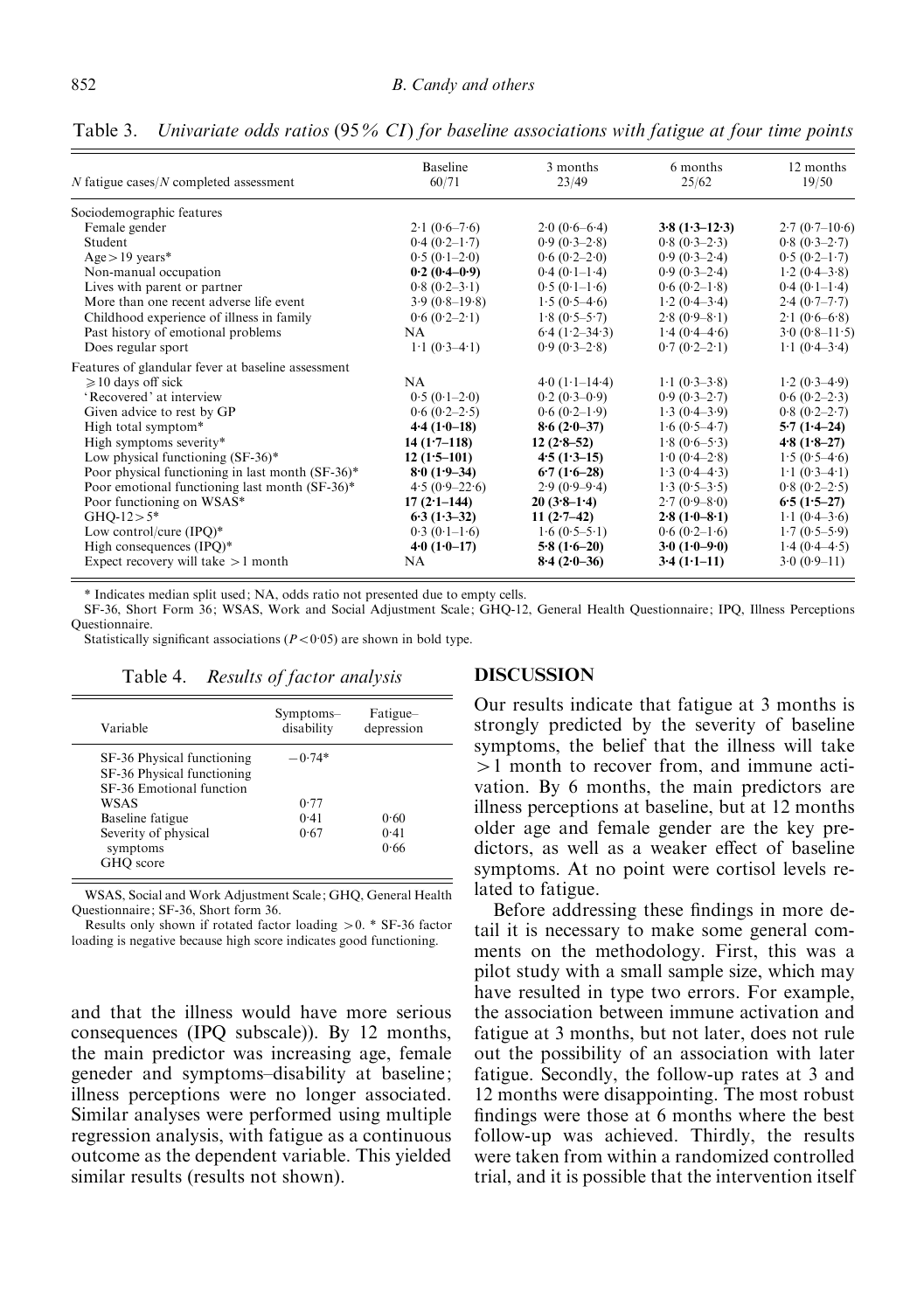| Variable                      | Fatigue case at     |                   |                     |
|-------------------------------|---------------------|-------------------|---------------------|
|                               | 3 months $(N=49)$   | 6 months $(N=62)$ | 12 months $(N=50)$  |
| Step 1 variables              |                     |                   |                     |
| Age                           |                     |                   | $1.10(1.00-1.21)$   |
| Female gender                 |                     | $4.54(1.23-16.8)$ | $4.36(0.98-19.5)$   |
| Step 2 variables              |                     |                   |                     |
| Symptoms-disability           | $3.11(1.35 - 7.17)$ |                   | $2.22(0.99 - 5.02)$ |
| Fatigue–depression            | $3.73(1.41 - 9.91)$ |                   |                     |
| Step 3 variables              |                     |                   |                     |
| Recovery will take $>1$ month | $7.60(1.11-52)$     | $4.20(1.11-16.0)$ |                     |
| IPO consequences              |                     | $1.18(1.01-1.37)$ |                     |

Table 5. Results of logistic regression analysis

Parameters are ORs and 95% confidence intervals. For the continuous variables (age, symptoms–disability, fatigue–depression and IPQ consequences) results indicate the increase in odds associated with each unit increase in the variable.

affected some of our key predictor variables such as illness perceptions. We report the results for the randomized controlled trial separately (Candy et al. 2003), and we have controlled for any effect of the intervention in the multivariate analyses shown here. The intervention would only bias the results of the present study if there were interactions between the predictors described here and the intervention. We are unable to test for these interactions due to inadequate statistical power.

# Immune variables

Our findings are not dissimilar to those of White et al. (2001) where an association, during the acute illness phase, between total CD8 T cell count and fatigue levels was seen, although no correlations were found with total CD4 and fatigue. In the present study we chose to measure the activated subsets of CD4 and CD8 T cells, rather than those of the total populations. We reasoned that these subsets would be more reflective of the degree of immune activation, and therefore have a stronger relationship with acute, 'immune-mediated' fatigue. This indeed proved to be the case, with both activated CD4 and CD8 subsets being associated with acute fatigue. Like White and colleagues, we did not find any evidence that these immune changes led to longer-term fatigue, but due to the small samples in which we had immune data, and some losses to follow-up this could have been a type II error.

## **Cortisol**

Our study failed to show any relationship between fatigue and low cortisol. There was no link between cortisol levels and fatigue at 0, 3 or 6 months, and those with lower cortisol levels at baseline were no more likely to go on to develop fatigue than those with higher levels. There is now accumulating evidence that patients with established CFS do have impaired function of the adrenal axis on some measures (Cleare *et al.*) 2001: Parker *et al.* 2001). Most of these studies have been undertaken on participants ill for several years or longer, with more severe disability, and with more strictly defined CFS. Our results suggest that abnormalities in cortisol may not occur early on in the genesis of chronic fatigue, and are not a risk factor for chronic fatigue of 6 months duration. It is perhaps more likely that other factors, perhaps those secondary to prolonged fatigue and disability, are responsible for the observed changes in adrenal function in those more chronically and severely ill. Alternatively, those destined to go on to develop more severe and chronic illness may indeed have impaired adrenal function but were too uncommon to have been detected in this small study.

#### Illness perceptions

In the multivariate analysis we found that expectations that the individual would take a long time to recover, or that the illness would have serious consequences were associated with a poorer outcome up to 6 months later. This was not explained by symptom severity during the acute phase.

Two previous cohort studies have explored fatigue following the onset of IM. Buchwald and colleagues (2000) found self-report of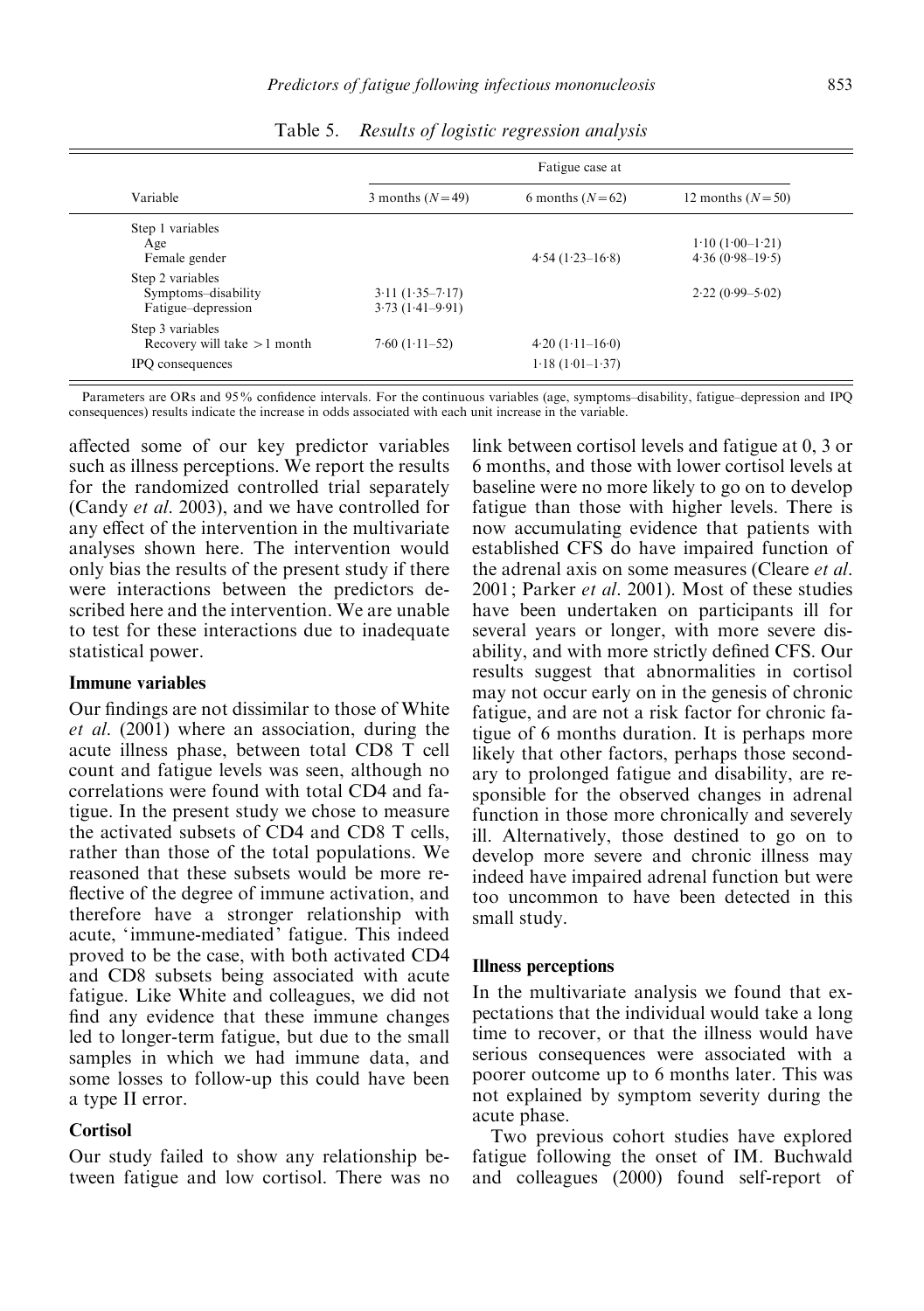non-recovery at 2 months was best determined by biological factors, whereas the 6 months predictors represented a more complex mix of psychological and social factors. In White and colleagues' cohort the most reliable predictor of fatigue syndrome to 6 months after onset was poorer physical fitness (White et al. 2001), a variable we did not test in the present study. These studies explored different predictors and outcomes, but like us they both found that the predictors of poor outcome depended on when the outcome was measured. Acute or subacute fatigue seems to have different predictors, possibly more strongly related to the severity of the original illness, than chronic fatigue.

Out study is the first to explore initial illness perceptions and subsequent recovery in IM. The importance of illness perceptions as predictors of poorer health outcomes has been found for other conditions (Sharloo et al. 1998; Fortune et al. 2000; Edwards et al. 2001). We now extend this to IM. The testing of interventions aimed at increasing beliefs in personal control and changing beliefs about the course and the consequences of the illness to help improve outcome is now underway for various conditions (Clark & Hampson, 2001; Petrie et al. 2002). The trial of an intervention to aid recovery in IM that aimed at promoting certain perceptions and as well as advising a time-targeted return to normal activity has been tested by us in an exploratory study and found to improve medium-term fatigue levels (to be reported elsewhere). Such as intervention should be tested in larger randomized controlled trials in IM patients prior to general implementation.

This study was funded by the Linbury Trust. We thank Dr Andrew Papadopoulos for undertaking salivary cortisol assays, and Lucia Poon, the participating GPs, and staff from the virology and haematology laboratories involved for their assistance in recruiting patients.

## **REFERENCES**

- Berelowitz, G. J., Burgess, A. P., Thanabalasingham, T., Murray-Lyon, I. M. & Wright, D. J. M. (1995). Post-hepatitis syndrome revisited. Journal of Viral Hepatitis 2, 133–138.
- Buchwald, D., Rea, T. D., Katon, W. J., Russo, J. E. & Ashley, R. L. (2000). Acute infectious mononucleosis: characteristics of patients who report failure to recover. American Journal of Medicine 109, 531–537.
- Candy, B., Chalder, T., Cleare, A., White, P. D., Wessely, S. & Hotopf, M. (2003). Recovery from glandular fever: a case for

more than symptomatic therapy? A systematic review. Journal of Psychosomatic Research (submitted).

- Chalder, T., Berelowitz, C. & Pawlikowska, T. (1993). Development of a fatigue scale. Journal of Psychosomatic Research 37, 147–154.
- Clark, M. & Hampson, S. E. (2001). Implementing a psychological intervention to improve lifestyle self-management in patients with type 2 diabetes. Patient Education and Counselling 42, 247–256.
- Cleare, A. J., Blair, D., Chambers, S. & Wessely, S. (2001). Urinary free cortisol in chronic fatigue syndrome. American Journal of Psychiatry 158, 641–643.
- Cochrane, R. & Robertson, A. (1973). The life events inventory: a measure of the relative severity of psycho-social stressors. Journal of Psychosomatic Research 17, 135–139.
- Cope, H., David, A., Pelosi, A. & Mann, A. (1994). Predictors of chronic 'postviral' fatigue. Lancet 344, 864-868.
- Edwards, R., Suresh, R., Lynch, S., Clarkson, P. & Stanley, P. (2001). Illness perceptions and mood in chronic fatigue syndrome. Journal of Psychosomatic Research 50, 65-68.
- Fortune, D. G., Richards, H. L., Min, C. J. & Griffiths, C. E. M. (2000). Pathological worrying, illness perceptions and disease severity in patients with psoriasis. British Journal of Health Psychology 5, 71–82.
- Garratt, A., Ruta, D., Abdalla, M., Buckingham, J. & Russell, I. (1993). The SF-36 health survey questionnaire: an outcome measure suitable for use within the NHS? *British Medical Journal* 306, 1440–1444.
- Goldberg, D. & Williams, P. (1988). A User's Guide to the General Health Questionnaire. NFER-Nelson: Windsor.
- Hotopf, M., Mayou, R., Wadsworth, M. & Wessely, S. (1999). Childhood risk factors for adult medically unexplained symptoms: results of a national birth cohort study. American Journal of Psychiatry 156, 1796–1800.
- Hotopf, M., Wilson-Jones, C., Mayou, R., Wadsworth, M. & Wessely, S. (2000). Childhood predictors of adult medically unexplained hospitalisations. Results from a national birth cohort study. British Journal of Psychiatry 176, 273–280.
- Hotopf, M. H., Noah, N. & Wessely, S. (1996). Chronic fatigue and psychiatric morbidity following viral meningitis: a controlled study. Journal of Neurology Neurosurgery and Psychiatry 60, 504–509.
- Leese, G., Chattington, P., Fraser, W., Vora, J., Edwards, R. & Williams, G. (1996). Short-term night-shift working mimics the pituitary-adrenocortical dysfunction of chronic fatigue syndrome. Journal of Clinical Endocrinology and Metabolism 81, 1867-1870.
- Marks, I. (1986). Behavioural Psychotherapy : Maudsley Pocket Book of Clinical Management. Wright: Bristol.
- Parker, A., Wessely, S. & Cleare, A. J. (2001). The neuroendocrinology of chronic fatigue syndrome and fibromyalgia. Psychological Medicine 31, 1331–1345.
- Petrie, K. J., Cameron, L. D., Ellis, C. J., Buick, D. & Weinman, J. (2002). Changing illness perceptions following myocardial infarction: an early intervention randomised controlled trial. Psychosomatic Medicine (in the press).
- Power, M., Champion, L. A. & Aris S. J. (1988). The development of a measure of social support: the Significant Others Scale (SOS). British Journal of Clinical Psychology 27, 349–358.
- Sharloo, M., Kaptein, A. A., Weinman, J., Hazes, J. M., Willems, L. N. A., Bergman, W. & Rooijmans, H. G. M. (1998). Illness perceptions, coping and functioning in patients with rheumatoid arthritis, chronic obstructive pulmonary disease and psoriasis. Journal of Psychosomatic Research 44, 573–585.
- Spath Schwalde, E., Scholle, T., Kern, W., Fehm, H. L. & Born, J. (1992). Nocturnal adrenocorticotrophin and cortisol secretion depends on sleep duration and decreases in association with spontaneous awakening in the morning. Journal of Clinical Endocrinology and Metabolism 75, 1431–1435.
- Stupnicki, R. & Obminski, Z. (1992). Glucocorticoid response to exercise as measured by serum and salivary cortisol. European Journal of Applied Physiology 65, 546-549.
- Weinman, J., Petrie, K. J., Moss-Morris, R. & Horne, R. (1996). The Illness Perception Questionnarie: a new method for assessing the